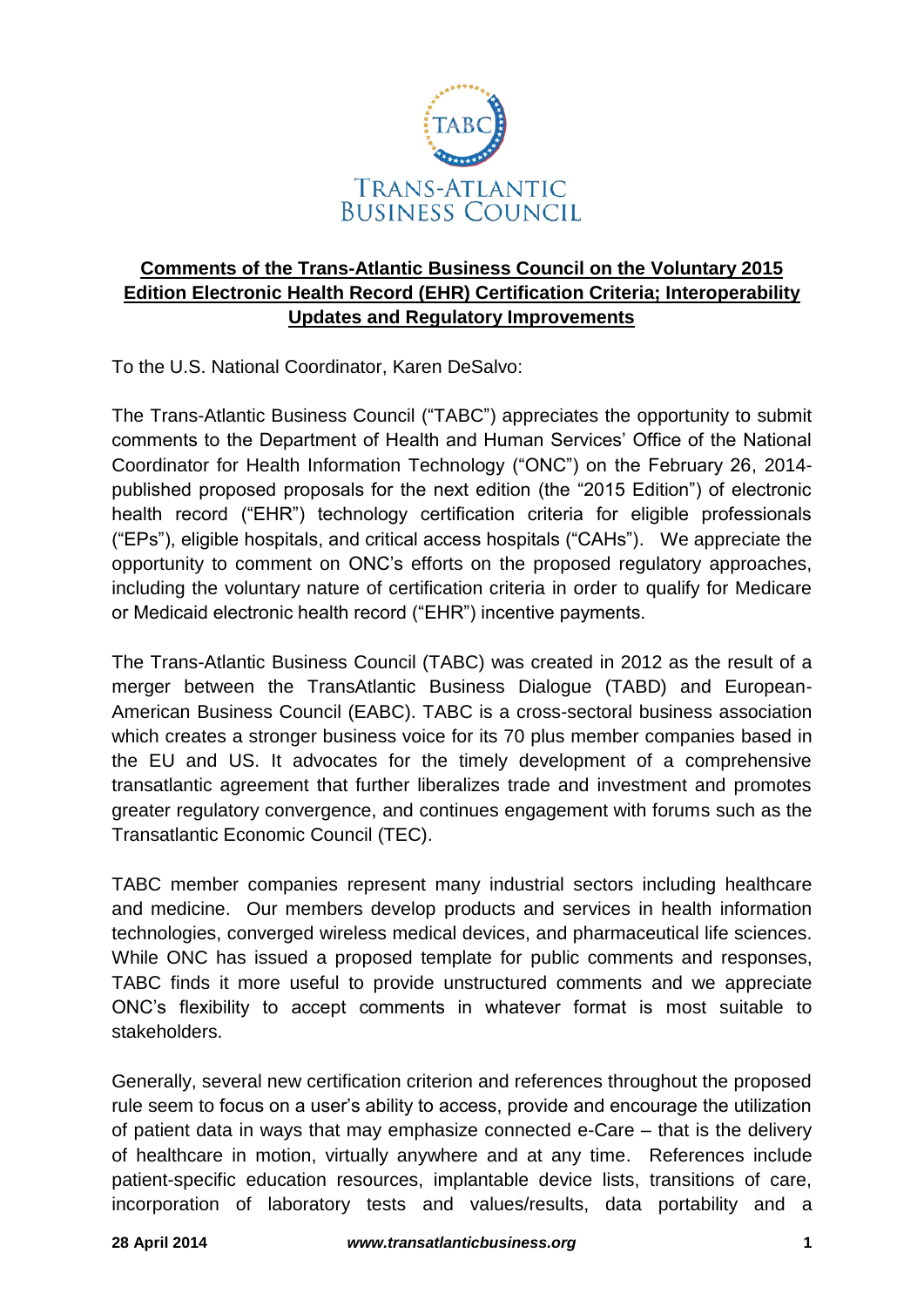strengthened ability to view, download and transmit to third parties. However, more needs to be done.

Health IT is a broad ecosystem of data-driven technologies that increasingly rely on advanced remote medical products that are broadband enabled (through either wired, wireless or mobile means). Health IT is not solely EHR technologies but encompasses a broad array of health and medical products, devices, mobile health applications and related digital services that actually touch patients; electronically capturing and generating specific physiological data points about a person's health.

In December 2010, the U.S. Department of Health and Human Services signed a Memorandum of Understanding (MoU) with the European Commission on health related information and communication technologies. Unfortunately, the MoU has failed to make transatlantic medical device interoperability a reality.

Remote patient monitoring technologies such as telemedicine, telehealth, e-Care and mobile health (mHealth) play an increasingly vital role in the global healthcare system and should be included as part of the roadmap between the U.S. and the EU. To exclusively focus on Certified EHR, Certified EHR systems and the exchange of data between these systems ignores the interconnected value of health IT and importantly disregards significant aspects of the patient. Although health IT alone cannot heal a patient, when incorporated into the healthcare delivery system it can enable eligible care providers to make better decisions, avoid patient errors, become more efficient, and understand individual and population health more effectively.

# TABC offers the following considerations for the 2015 CEHRT:

### **Technical Capabilities**

- **-** Health IT (HIT) is not limited to the exchange of EHR's, but rather is a broader ecosystem that begins with data captured electronically from a patient, derived through interoperable remote patient monitoring devices, sensors, applications and products, and then transmitted through common specifications to populate the patient's EHR.
- **-** Broaden focus to include remote patient monitoring (RPM) electronic selfmanagement tools that are interoperable, commercially available, homebased medical devices, sensors, applications and products that communicate via wired, wireless or mobile interfaces.
- **-** Develop interoperable standards and specifications for HIT systems including remote patient monitoring and EHR.
- **-** Develop transatlantic certification of EHR and HIT products.

### **Development and use of Data Standards**

- Establishment of chronic disease data standards for research, treatment, patient safety and to streamline data collection.
- Improve population health through leveraging EHRs to capture and report faster and more reliably.
- Accelerate and implement standard terminologies services and mapping tools to advance trans-border communication.